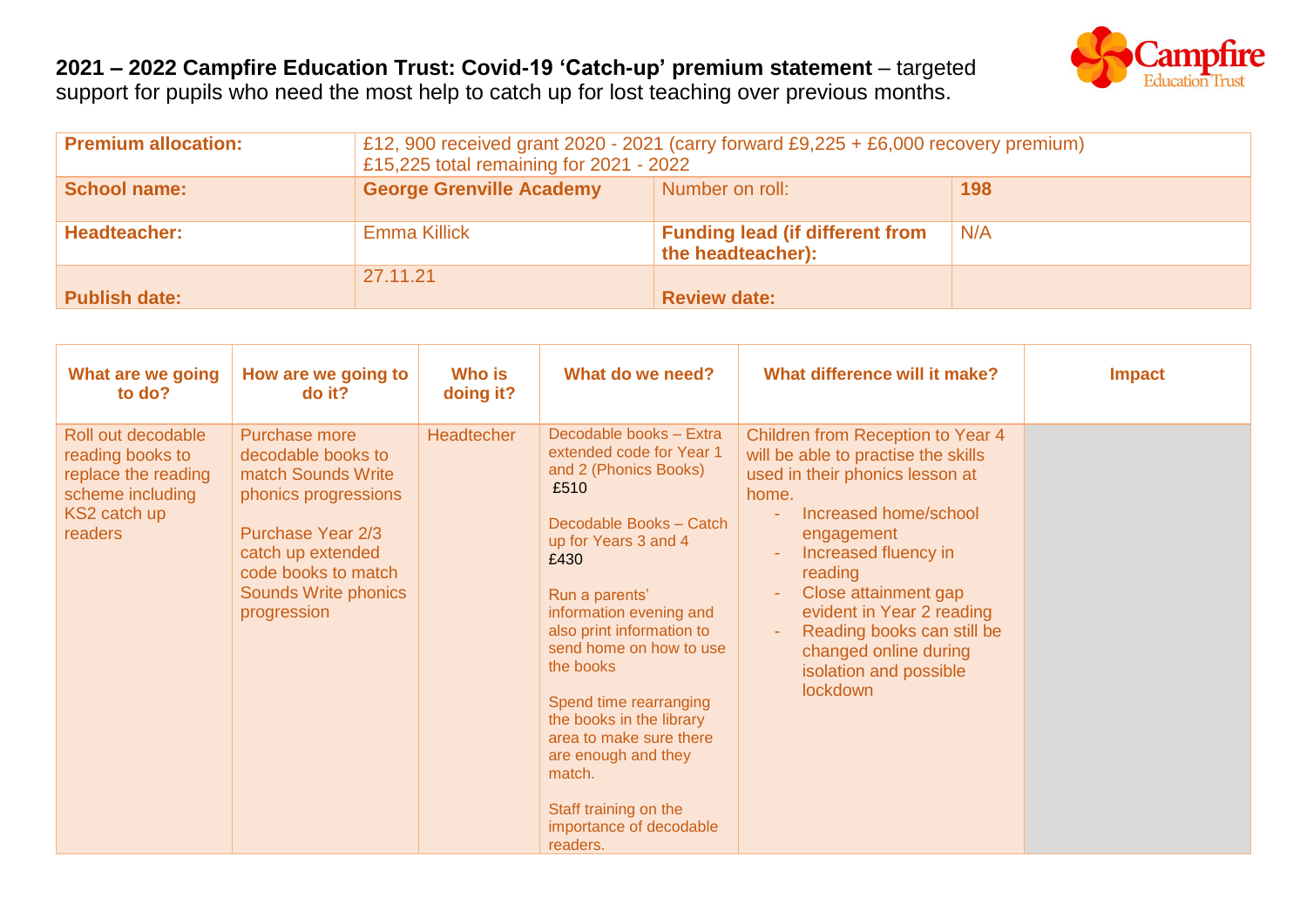## **2021 – 2022 Campfire Education Trust: Covid-19 'Catch-up' premium statement** – targeted support for pupils who need the most help to catch up for lost teaching over previous months.



| What are we going<br>to do?                                   | How are we going to do<br>it?                                                                                                                                                                                                                                       | Who is doing<br>it?               | What do we need?                                                                                                                                                                                                                                                  | What difference will it make?                                                                                                                                                                                                                                                                              | Impact |
|---------------------------------------------------------------|---------------------------------------------------------------------------------------------------------------------------------------------------------------------------------------------------------------------------------------------------------------------|-----------------------------------|-------------------------------------------------------------------------------------------------------------------------------------------------------------------------------------------------------------------------------------------------------------------|------------------------------------------------------------------------------------------------------------------------------------------------------------------------------------------------------------------------------------------------------------------------------------------------------------|--------|
| <b>Phonics Training for</b><br>all staff across the<br>school | <b>Liaise with Sounds-</b><br>Write and identify<br>members of staff who<br>need training.                                                                                                                                                                          | <b>Phonics Lead</b>               | 6 Week online<br>phonics training and<br>refresher training for<br>12 members of staff<br>£4,400<br>Cover for staff<br>during training and<br>extra refresher<br>training throughout<br>the year<br>£3,580                                                        | Staff will be trained to deliver high<br>quality phonics lessons and daily<br>intervention "keep up" lessons.<br>Close gaps in reading across KS1 and<br>KS <sub>2</sub>                                                                                                                                   |        |
| <b>Updating Class and</b><br>main library Areas               | Each class be<br>provided with a<br>specific area to<br>transform into a class<br>library.<br><b>Pupils consulted</b><br>about book choices<br>Include information<br>books linked to other<br>areas of the<br>curriculum.<br>Main library area is<br>also updated. | <b>English Lead</b><br>/ Teachers | New books<br>purchased for each<br>class which are age<br>appropriate,<br>challenging and<br>pupil choices<br>£800<br>New books<br>purchased linked to<br>wider curriculum<br>learning<br>£800<br><b>New library</b><br>books/furniture is<br>purchased<br>£2,000 | Pupils will have a wide selection of<br>library books to borrow each week to<br>foster a love of reading.<br>Profile of reading will be raised<br>throughout the school.<br>Pupils will be able to read about topics<br>they are learning about in school<br>Reading gaps across the school are<br>closed. |        |